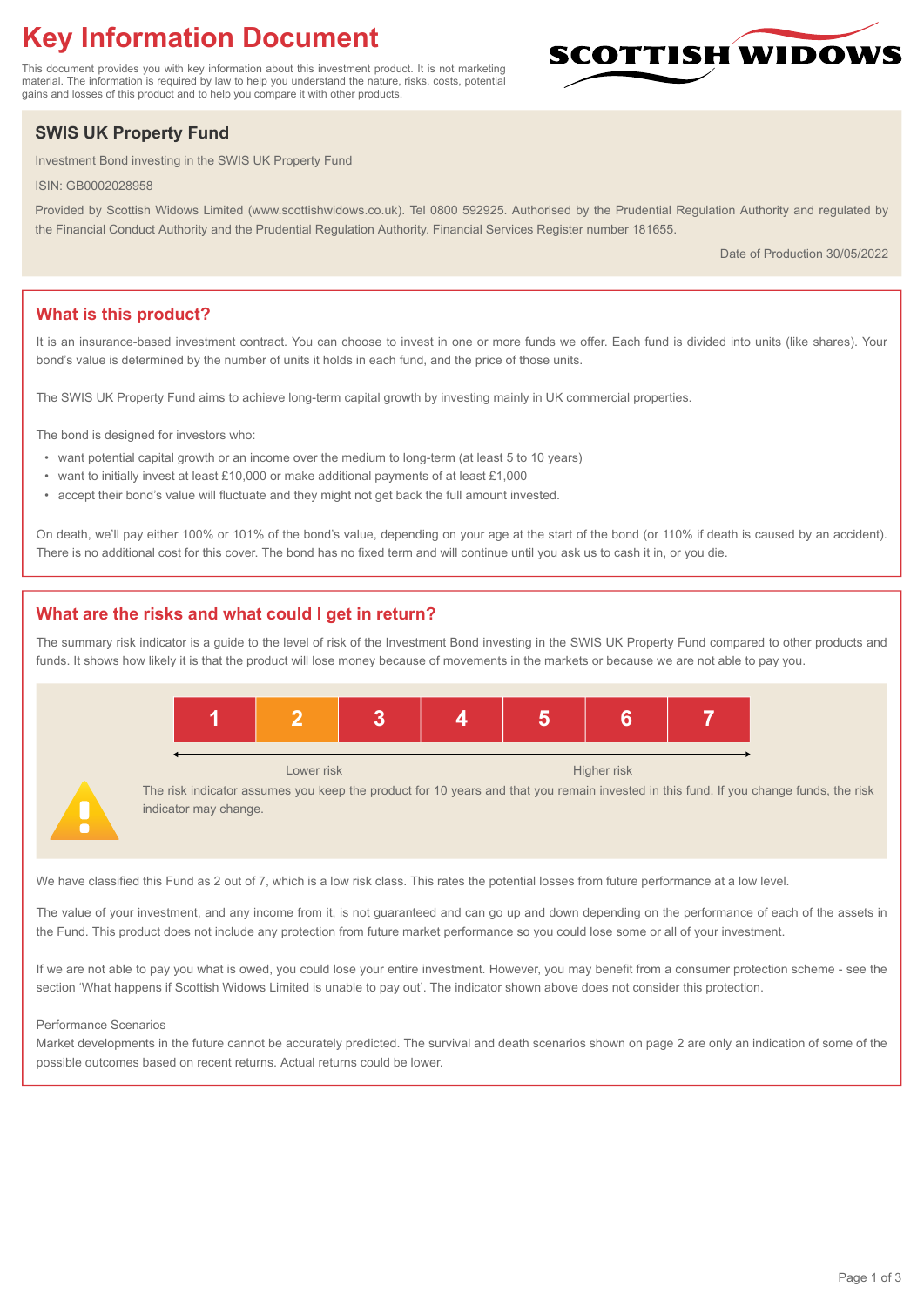

#### **What are the risks and what could I get in return? (continued)**

This table shows the money you could get back over the next 10 years, under different scenarios, assuming that you invest £10,000. The figures below assume no withdrawals are taken and do not allow for any Large Fund Bonus which may apply. The scenarios shown illustrate how your investment could perform. You can compare them with the scenarios of other products. The scenarios presented are an estimate of future performance based on evidence from the past on how the value of this investment varies, and are not an exact indicator. What you get will vary depending on how the market performs and how long you keep the investment. The stress scenario shows what you might get back in extreme market circumstances, and it does not take into account the situation where we are not able to pay you. The death scenario assumes investments perform in line with the moderate scenario.

The figures shown include all the costs of the product itself, but may not include all the costs that you pay to your adviser. The figures do not take into account your personal tax situation, which may also affect how much you get back. Before deciding to invest, you should read the Additional Information Document for more information on the risks and what you might get back. See page 2 for information on how the performance scenarios are calculated.

| <b>Investment £10,000</b> |                                                    |           |          |                                             |  |  |
|---------------------------|----------------------------------------------------|-----------|----------|---------------------------------------------|--|--|
|                           | 1 year                                             |           | 5 years  | 10 years<br>(Recommended<br>holding period) |  |  |
| <b>Survival Scenarios</b> |                                                    |           |          |                                             |  |  |
| <b>Stress scenario</b>    | What you might get back after costs                | £8,234    | £8,330   | £7,700                                      |  |  |
|                           | Average return each year                           | $-17.66%$ | $-3.59%$ | $-2.58%$                                    |  |  |
| Unfavourable scenario     | What you might get back after costs<br>£10,173     |           | £12,277  | £15,898                                     |  |  |
|                           | Average return each year                           | 1.73%     | 4.19%    | 4.74%                                       |  |  |
| Moderate scenario         | What you might get back after costs                | £10,536   | £13,324  | £17,868                                     |  |  |
|                           | Average return each year                           | 5.36%     | 5.91%    | 5.98%                                       |  |  |
| Favourable scenario       | What you might get back after costs                | £10,964   | £14,529  | £20,177                                     |  |  |
| Average return each year  |                                                    | 9.64%     | 7.76%    | 7.27%                                       |  |  |
| <b>Death scenarios</b>    |                                                    |           |          |                                             |  |  |
| Insured event             | What your beneficiaries might get back after costs | £10,642   | £13,457  | £18,047                                     |  |  |

#### **What happens if Scottish Widows is unable to pay out?**

Your Plan is fully covered by the Financial Services Compensation Scheme. More information about compensation arrangements is available from the Financial Services Compensation Scheme, who can be contacted on 0800 678 1100 or 0207 741 4100 or via their website at www.fscs.org.uk

## **What are the costs?**

The Reduction in Yield (RIY) shows what impact the total costs you pay will have on the investment return you might get. The total costs take into account one-off, ongoing and incidental costs. The amounts shown here are the cumulative costs of the product itself, for three different holding periods. The monetary figures shown assume you invest £10,000 and investments perform in line with the moderate scenario. The figures are estimates and may change in the future. The person selling you or advising you about this product may charge you other costs. If so, this person will provide you with information about these costs, and show you the impact that all costs will have on your investment over time.

| <b>Investment £10,000</b>       |                             |                              |                            |  |  |  |
|---------------------------------|-----------------------------|------------------------------|----------------------------|--|--|--|
| <b>Scenarios</b>                | If you cash in after 1 year | If you cash in after 5 years | If you cash in at 10 years |  |  |  |
| Total costs                     | £158                        | £647                         | £1,407                     |  |  |  |
| Impact on return (RIY) per year | .55%                        | 1.13%                        | 1.08%                      |  |  |  |